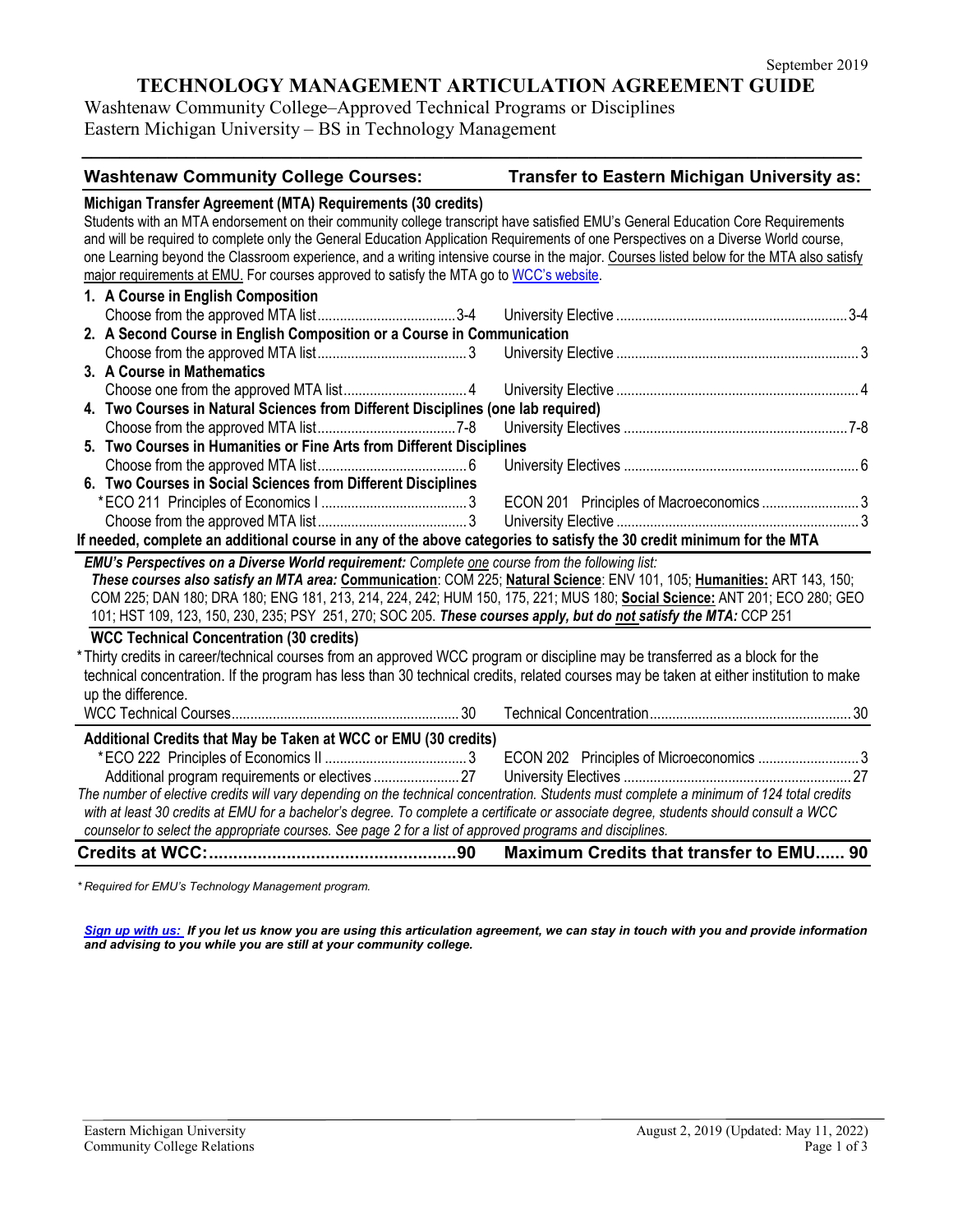## **TECHNOLOGY MANAGEMENT ARTICULATION AGREEMENT GUIDE**

Washtenaw Community College–Approved Technical Programs or Disciplines Eastern Michigan University – BS in Technology Management

## **Completion of EMU's BS in Technology Management**

| <b>Major Requirements</b>                                                                                                                                                                                                                                                                                                                                                                                                                                                                                                                                                                                                                                                                                                                                                                                                                                                                                                                                                                                                                                                                                                  | $(30 \text{ credits})$ |
|----------------------------------------------------------------------------------------------------------------------------------------------------------------------------------------------------------------------------------------------------------------------------------------------------------------------------------------------------------------------------------------------------------------------------------------------------------------------------------------------------------------------------------------------------------------------------------------------------------------------------------------------------------------------------------------------------------------------------------------------------------------------------------------------------------------------------------------------------------------------------------------------------------------------------------------------------------------------------------------------------------------------------------------------------------------------------------------------------------------------------|------------------------|
| <b>Core Courses (18 credits)</b><br>Introduction to Technology Management 3<br>TM 130<br>Management of Technological Change 3<br>TM 212<br>TM 311<br>Information Technology Mgmt & Organizations  3<br><sup>1</sup> TM 314W Managing for Process Improvement  3<br>Technology Project Management 3<br>TM 402<br><b>TM 415</b><br>Senior Seminar in Technology Management 3                                                                                                                                                                                                                                                                                                                                                                                                                                                                                                                                                                                                                                                                                                                                                 |                        |
| <b>Technology Mgmt Electives (12 credits)</b><br>(At least 3 hours at the 300/400 level must be completed.)<br>Accounting for Non-business majors(3)<br><b>ACC 130</b><br><b>ACC 240</b><br>Prin of Financial Accounting (3)<br>ACC 241 Prin of Managerial Accounting (3)<br>Principles of Finance (3)<br><b>FIN 350</b><br><b>FIN 358</b><br>Financial Statement Analysis (3)<br><b>LAW 293</b><br>Legal Environment of Business (3)<br>LAW 403<br>Employment Law (3)<br>MGMT 384 Human Resource Management (3)<br>MGMT 386 Organizational Behavior & Theory (3)<br>MGMT 388 Intro to Entrepreneurship (3)<br>MGMT 480W Management Responsibility & Ethics (3)<br>MKTG 360 Principles of Marketing (3)<br>MKTG 369 Advertising (3)<br>MKTG 473 Marketing and Product Innovation (3)<br>Quan Analysis of Sustainability Issues (3)<br>TM 306<br>TM 308<br>Seminar in Technological Impacts (3)<br>TM 377/378/379 Special Topics (1/2/3)<br><sup>2</sup> TM 387L4 Cooperative Education (3)<br>TM 420 Women and Technology (3)<br>TM 477/478/479 Special Topics (1/2/3)<br>Technology, Values, and the Future (3)<br>TM 495 |                        |
| <b>LBC Requirement</b><br>One Learning beyond the Classroom (LBC) course or                                                                                                                                                                                                                                                                                                                                                                                                                                                                                                                                                                                                                                                                                                                                                                                                                                                                                                                                                                                                                                                |                        |
| noncredit experience must be completed at EMU. TM 387<br>Cooperative Education satisfies the LBC requirement. See<br>the Program Coordinator for other options.                                                                                                                                                                                                                                                                                                                                                                                                                                                                                                                                                                                                                                                                                                                                                                                                                                                                                                                                                            |                        |
|                                                                                                                                                                                                                                                                                                                                                                                                                                                                                                                                                                                                                                                                                                                                                                                                                                                                                                                                                                                                                                                                                                                            |                        |

### **Minimum Credits at EMU:....................................... 30 MaximumTransfer Credits:..................................... 90 Minimum Credits to Graduate:............................. 120**

Note: The Technology Management program is offered online.

*<sup>1</sup> Satisfies EMU's Writing Intensive in the major requirement*

*<sup>2</sup> Satisfies EMU's Learning beyond the Classroom requirement*

**WCC Approved Programs** 3-D Animation 2 Advanced Automotive Services Technician Advanced Cert. Advanced Manufacturing Systems, Electronics, Fluid Power and Machine Tool <sup>1</sup> Auto Body Repair 1 Automotive Cybersecurity Baking and Pastry Arts and Management 2, 3 Broadcast Media Arts <sup>2</sup> Computer Science: Programming in Java <sup>2</sup> Computer Systems and Networking <sup>2</sup> Construction <sup>2</sup> Construction Supervision <sup>2</sup> Criminal Justice/Criminal Justice Law Enforcement 2 Culinary Arts and Management 2,3 Cybersecurity <sup>2</sup> Dental Assisting Digital Video Production <sup>2</sup> Engineering Technologist – Manufacturing General Studies in Math and Natural Science Graphic Design <sup>2</sup> Heating, Ventilation, AC, & Refrigeration <sup>2</sup> Industrial Training <sup>2</sup> Information Systems: Programming C++ <sup>2</sup> Journeyman Industrial <sup>2</sup> Management<sup>2</sup> Mechatronics<sup>2</sup>

Motorcycle Services<sup>1</sup>

Nursing <sup>2</sup> Photographic Technology <sup>2</sup>

Physical Therapist Assistant

Pre-Engineering Science Transfer

Radiography <sup>2</sup>

Surgical Technology <sup>2</sup> Technical Communication 2

Transportation Technologies Web Developer<sup>2</sup>

Welding <sup>2</sup>

Occupational Studies (used in conjunction with any of the above programs or disciplines) Other programs may be used with approval of the Program **Coordinator** 

1 All associated certificates

2 Associate degree(s) and associated certificate(s)

3 WCC program phased out in Fall 2021

*NOTE: If sufficient credits are not transferred, additional courses must be completed at EMU to satisfy the minimum of 120 credit hours required to graduate.*